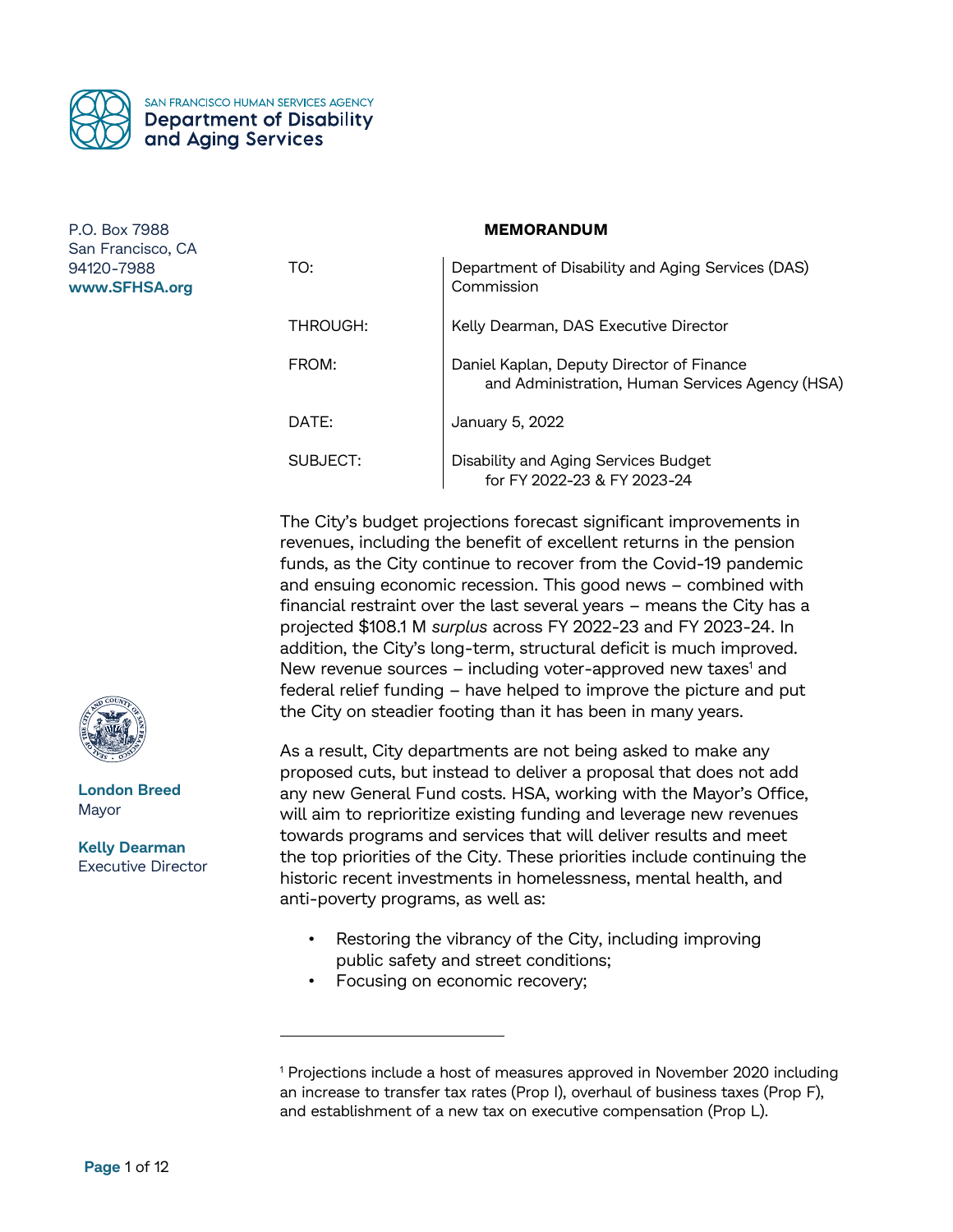

SAN FRANCISCO HUMAN SERVICES AGENCY **Department of Disability** and Aging Services

P.O. Box 7988 San Francisco, CA 94120-7988 **www.SFHSA.org**

• Delivering on accountability and equity in City spending.

# **HSA Budget Strategies**

HSA is using the following principles in building its proposed budget:

- Maintain client services;
- Maximize revenue opportunities with our State and Federal partners;
- Look for opportunities to repurpose existing position vacancies and funds to meet new needs.

The relative health of the State's budget, as well as the passage of several substantial Federal relief measures, has led to higher-thananticipated revenues in the current year. We anticipate that the positive State budget will allow for continued investment in the budget year and that the Agency's budget will reflect new State investments, especially in the Adult Protective Services program, and initiatives that provide housing to HSA's clients.

# **DAS Program Highlights:**

As DAS prepares its budget submission, it is looking at community needs and key organizational issues across the department. Below are highlights of those current year developments and accomplishments that will shape the budget-planning process.

# **Direct Services Division**

# **In-Home Supportive Services (IHSS)**

After a decade of stagnant caseload growth, the IHSS program has seen an 8.5% increase in its caseload since November 2019. The program has approximately 24,850 recipients currently, up from 22,867 in November 2019. IHSS anticipates seeing increased growth in the next fiscal year as a result of the State's planned Medi-Cal expansion to individuals over the age of 50 who are undocumented, beginning in May 2022. Additionally, the City's current and future efforts to house thousands of formerly-homeless individuals are expected to contribute to IHSS caseload growth, as placement into housing allows for connection to needed IHSS services.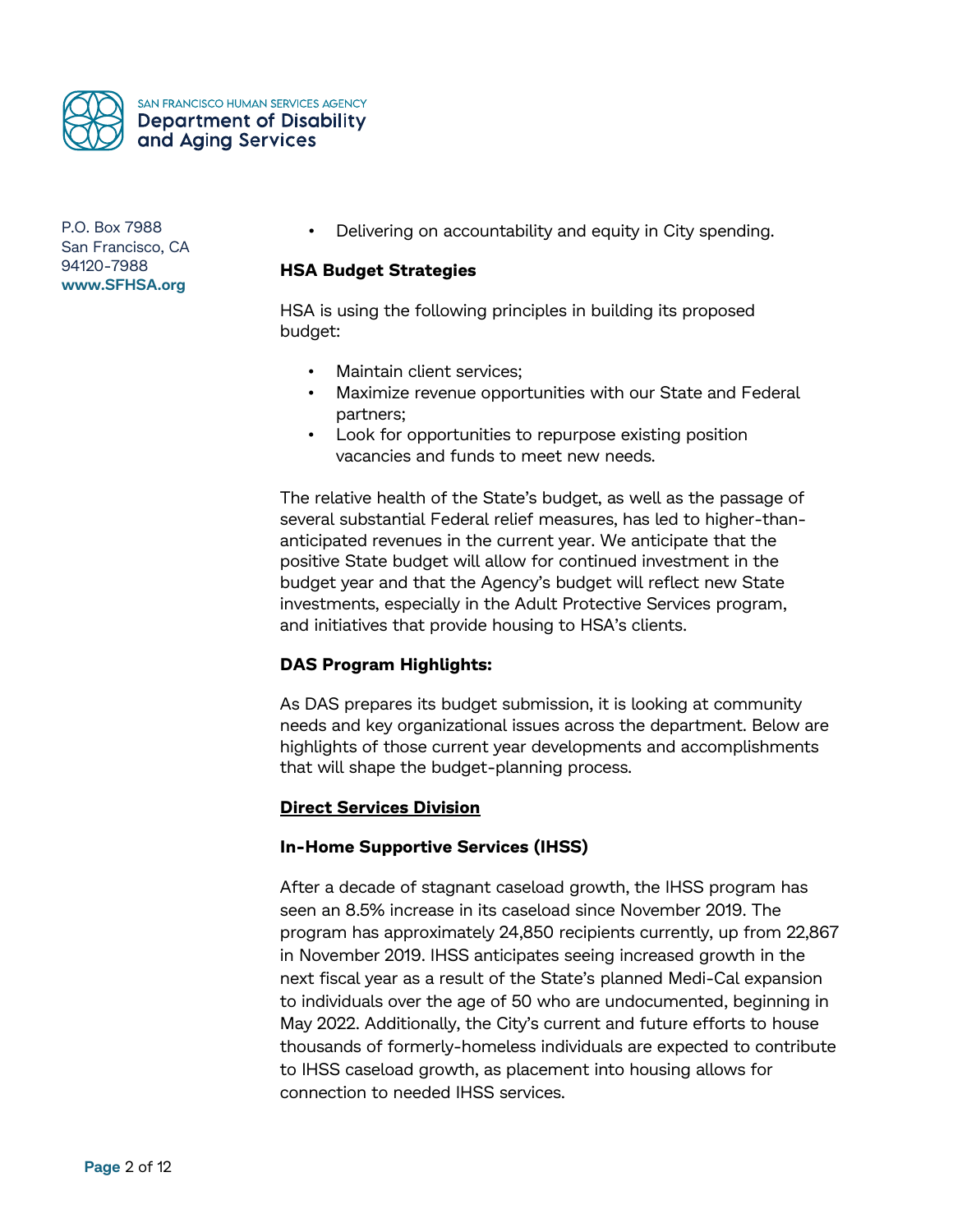

The individual IHSS caseloads carried by DAS social workers have experienced parallel growth, and the program is actively exploring ways to manage increased workload demands. Currently 8% of IHSS recipients either do not have an assigned caregiver, or have not submitted timesheets demonstrating they received care. The program has also seen a decline in the capacity of the City's contract mode provider, Homebridge, to serve high-needs IHSS recipients and as a result, IHSS is tasked with triaging clients who require this intensive level of service. This has resulted in additional workload for IHSS social workers who manage a wide spectrum of care needs through a patchwork of Public Authority emergency on-call referrals, Adult Protective Services referrals, and assistance through other appropriate City services. Building a robust caregiver workforce has always been challenging given the number of workers needed, wage competition, and difficulty of the work; demand for essential workers during the pandemic has exacerbated the challenge of hiring and retaining enough dedicated caregivers.

# *Collaborative Caregiver Support Team*

As the City emerges from the pandemic, there is growing interest in building on highly-successful models employed in the Shelter-In-Place (SIP) hotels to provide more collaborative and client-centered care. To expand this work to the wider City-funded Permanent Supportive Housing (PSH) portfolio, IHSS has partnered with HSH to pilot a new program called the Collaborative Caregiver Support Team (CCST). The goal of this pilot program is to tailor services to meet the needs of PSH residents and play a pivotal role in preventing formerly-homeless individuals from experiencing eviction and becoming homeless again. The daily support from a caregiver that can be provided through IHSS is a critical tool that the City can leverage to stabilize formerlyhomeless individuals as they move into permanent housing. While the traditional consumer-directed model of IHSS works for the majority of IHSS recipients, it does not work well for high-need recipients with serious mental illness and substance use disorders. The pilot will provide a specialized team of IHSS social workers to connect with, and support, clients relocating from SIP hotels, staying in shelters, or moving into new PSH sites. This specialized team will also be able to more closely coordinate with other service providers, supporting these residents and ensuring continued enrollment in the IHSS program for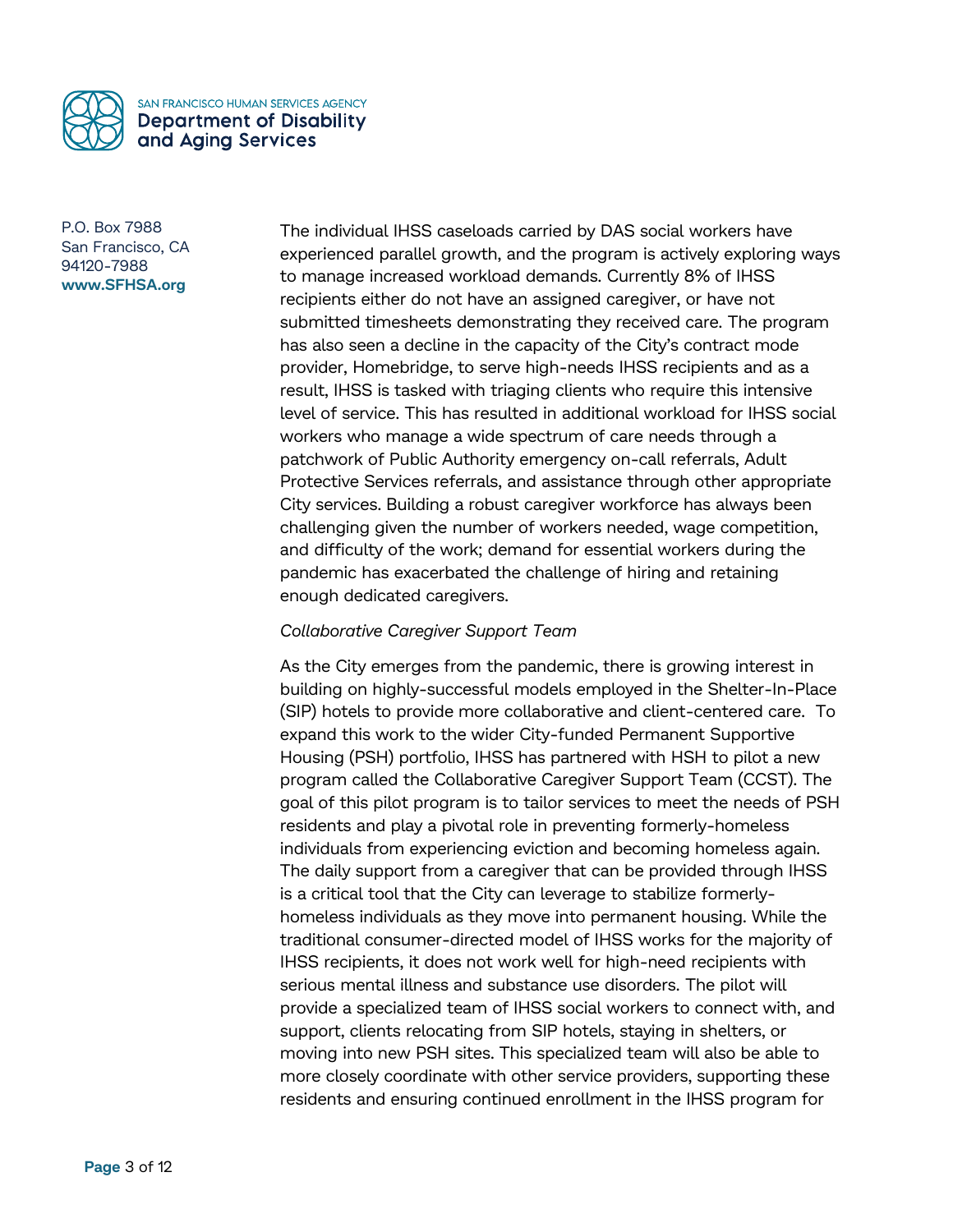

individuals in need. The Mayor's Office has approved DAS' request to bring on 7 temporary positions in FY 21-22 so it can begin this pilot immediately.

# *Independent Provider Service Enhancements*

The IHSS program continues to support the Independent Provider workforce through the Independent Provider Assistance Center (IPAC). Operations remain primarily virtual due to the continued risk posed by Covid-19 and flexibilities provided by the California Department of Social Services (CDSS). This year IPAC is working with HSA's Information Technology department to improve the central call center services through the implementation of Google's Contact Center Artificial Intelligence (CCAI) system. This system can answer some questions without a live operator and has the potential to significantly improve wait times for callers.

# *Workforce Innovations*

In IHSS's continued efforts to increase recruitment and retention of the caregiver workforce, Homebridge launched an on-the-job, Certified Nursing Assistance (CNA) training program in September that allows participants to simultaneously learn and earn. This initiative is a partnership between DAS, Homebridge, City College of San Francisco (CCSF), University of California, San Francisco (UCSF), and the Office of Economic and Workforce Development (OEWD). The fullyaccredited, 15-week course includes 10 hours of weekly instruction through CCSF, plus a clinical practice requirement of 100 hours at UCSF Health. Once participants finish the course and earn their CNA certificate, efforts will be made to place them in higher-paying CNA positions. With the promise of a career pathway in health care, Homebridge hopes to increase the number of highly-skilled caregiver candidates in its recruitment pipeline.

# *Local Maintenance of Effort Costs and IP Wage Increases*

Changes in the FY 21-22 state budget to the In-Home Supportive Services (IHSS) Maintenance of Effort (MOE) framework, while favorable to the City's MOE obligation in the long run, result in slight cost increases until FY 24-25 compared to prior projections. The legislative changes eliminated some previously-scheduled modifications, which would have made counties responsible for a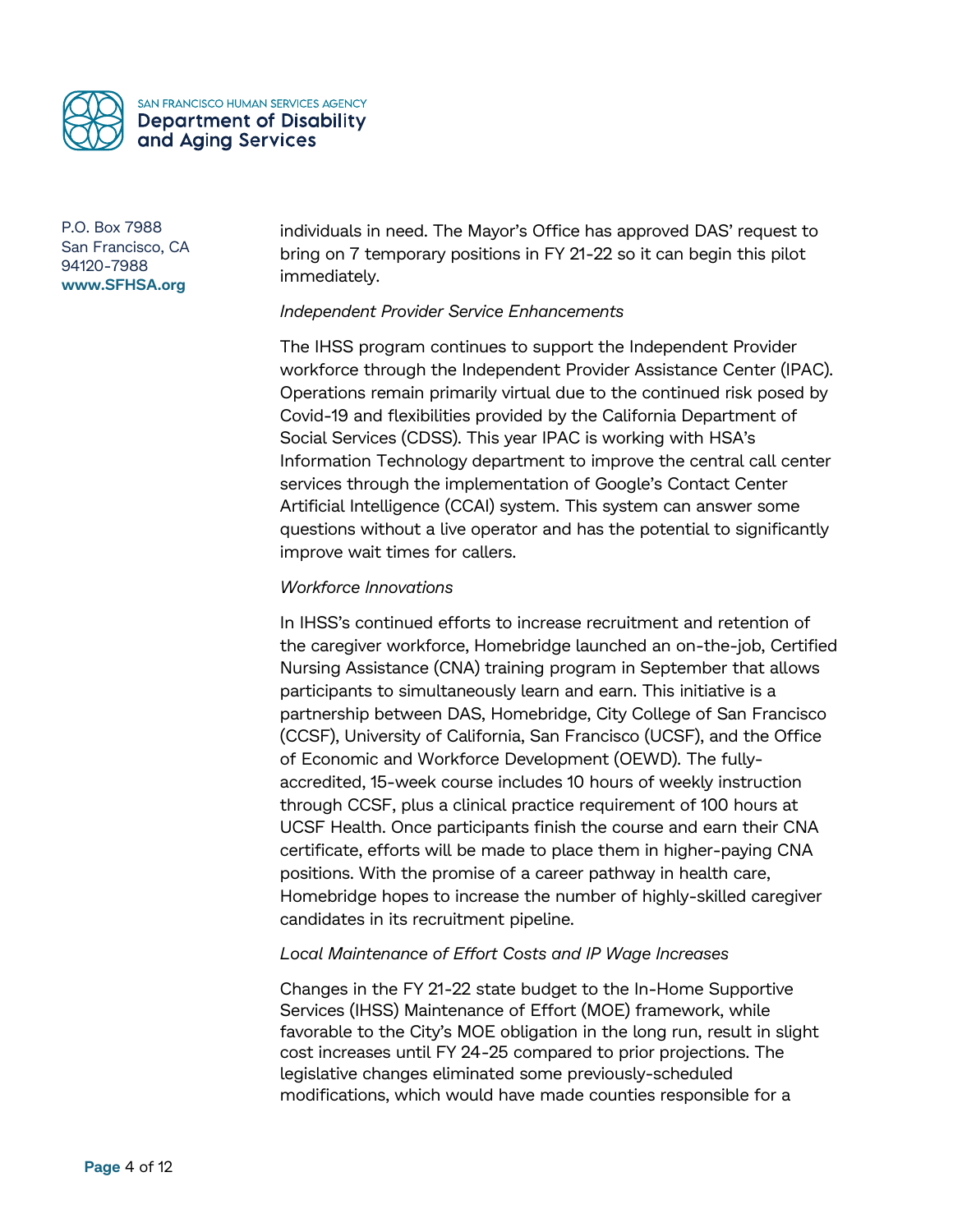

relatively larger share of all locally-initiated provider wage increases going forward. Instead, the State will continue to share in more of those costs, up to a 10% increase across three years. San Francisco will exceed its current 10% wage increase in FY 22-23, but have the opportunity for the State to share in a new round of increases beginning in FY 24-25. Costs to the City of the program continue to grow due to the required 4% inflation rate on the MOE, planned wage increases for IHSS providers, and increases in the hourly rate paid for contract mode services through Homebridge.

Under the City's Minimum Compensation Ordinance and the agreement with the IHSS Independent Providers' (IPs') union – which stipulates the following increases through FY 22-23, but is subject to renegotiation in the latter half of that fiscal year – wages for IHSS workers increased to \$18.00 on July 1, 2021, and are scheduled to increase to \$18.75 on July 1, 2022, followed by cost of living increases in line with the Consumer Price Index. In total, the City's MOE is projected to be \$153.5 million in FY 21-22 and then, assuming the proposed wage increases can be implemented, it will grow another \$14 million to \$167.7 million in FY 22-23 and a further \$10.9 million in FY 23-24, to a total of \$178.5 million.

# **Adult Protective Services**

This year the State passed Assembly Bill 135 which expanded the Adult Protective Services (APS) program to provide services to at-risk adults earlier in their lives, and before reaching a crisis point. The new law intends to carry this out through a multi-faceted approach, which includes changing the definition of "older adult" for APS program eligibility from 65 to 60, effective January 1, 2022. The law also requires APS programs across the State to provide longer-term case management for those with complex needs, provides funding to serve individuals experiencing homelessness through the Home Safe program, and encourages the Statewide development of multidisciplinary teams to increase systems-level collaboration. San Francisco's APS program is slated to receive an additional \$2.4 M annually to implement this expansion. With these new mandates and funding, APS will need to increase its workforce, as well as enhance existing quality assurance and quality improvement mechanisms to improve client outcomes while delivering safety and stability in the least-restrictive environment. DAS is working with the Mayor's Office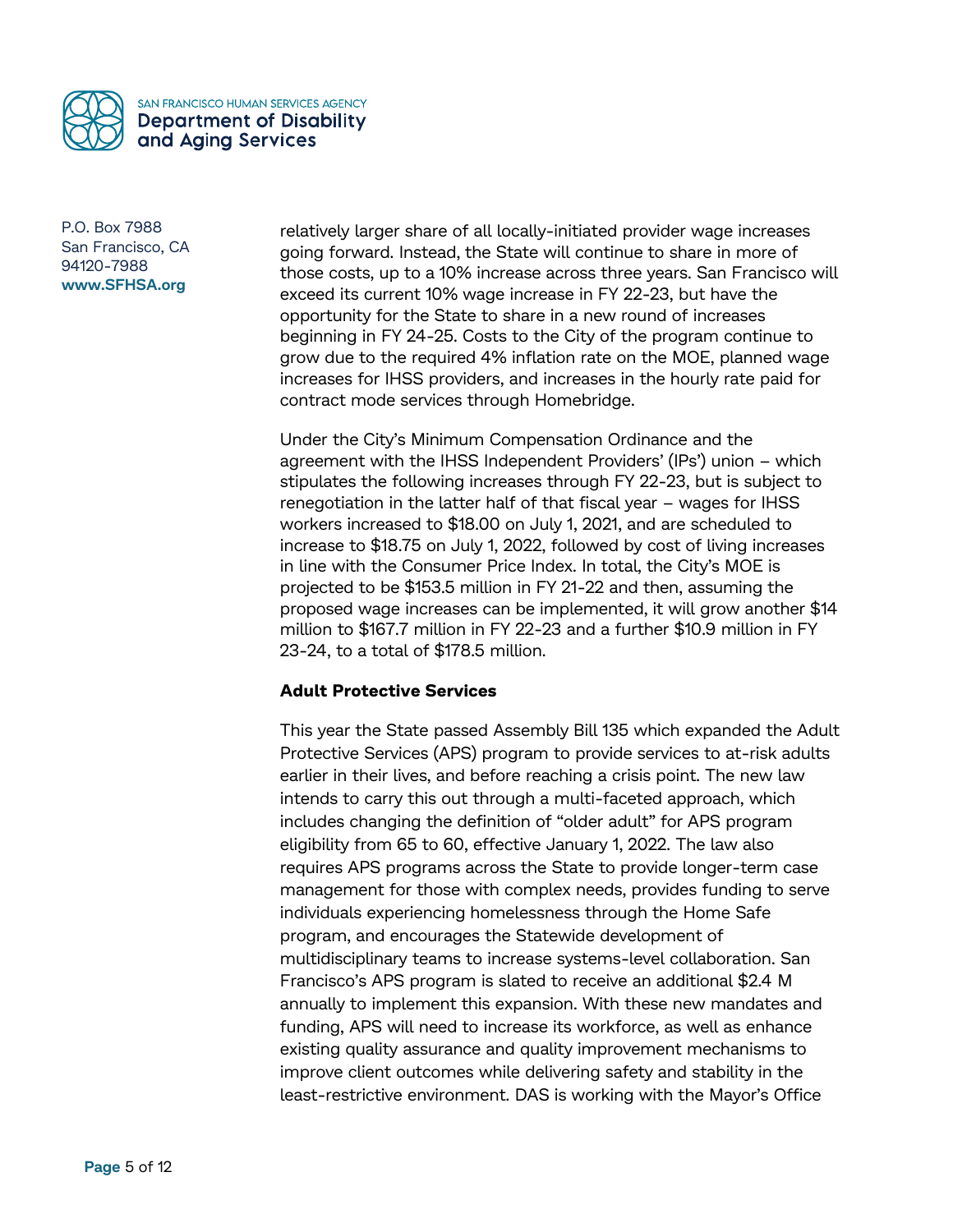

to put forward a mid-year supplemental appropriation for FY 21-22 so the program can begin to hire immediately for the new positions.

*Home Safe*

In July 2021, CDSS also expanded the APS Home Safe program as part of the State's larger investment to address homelessness. The current program expansion will allow San Francisco's APS program to leverage \$3.4 M in State funding through 2024, with no county match requirements. San Francisco was one of 25 counties that originally launched a Home Safe pilot program in 2019. APS carried out the pilot in collaboration with the Institute on Aging (IOA), and intends to continue, and augment, that effective model co-designed by both organizations.

The Home Safe pilot is targeted at assisting low-income older people, and adults with disabilities, who are at imminent risk of homelessness due to self-neglect. San Francisco's model relies on the provision of intensive case management activities that target eviction prevention, assessment in congregate homeless shelters and Permanent Supportive Housing units, and tailored housing-transition plans that meet the client's functional and safety needs. These activities are coupled with purchase of service dollars that can be utilized to pay for critical services such as a monthly financial patch to support a vulnerable adult's stay in a Residential Care Facility for the Elderly.

Since its inception, the Home Safe pilot program has enabled 75 older adults and/or adults with disabilities to remain housed and safe by enhancing their ability for self-care and self-protection. APS and IOA are actively collaborating with HSH to expand Home Safe. It is anticipated that an additional 300 clients will be served before the end of FY 23-24. Additionally, the State has indicated that increased funding for the Home Safe program will continue through at least the next budget year.

# *High Risk Self-Neglect Multi-Disciplinary Team*

San Francisco's APS program also initiated a new collaboration with HSH, DPH, the San Francisco Fire Department, IOA and UCSF to share information regarding services and resources available to vulnerable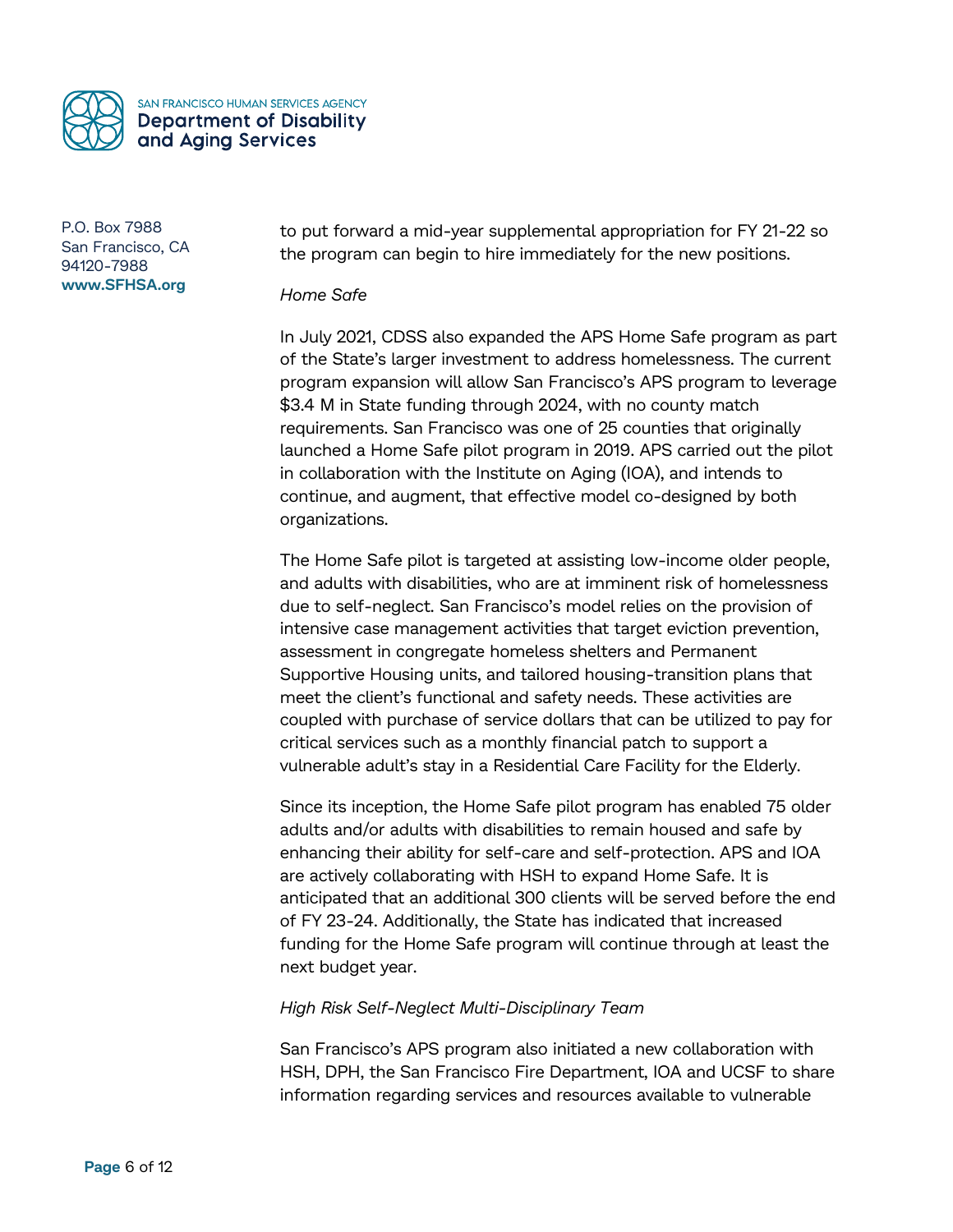

adults who are experiencing self-neglect, and/or who are at risk of experiencing homelessness. The team is focused on coordinating care and bringing a holistic approach to assisting individuals with complex needs. The project also aims to diminish silo effects by educating team stakeholders about the array of options available at organizations engaged in the same, or related, work throughout the City. IOA's Elder Abuse Prevention program team is coordinating and facilitating this multi-disciplinary forum and monitoring intervention outcomes.

# **Public Guardian**

The Office of the Public Guardian (PG) is in the process of reorganizing staffing and program structure in order to improve its ability to respond to the City's need for conservatorships to assist individuals with cognitive impairment who are unable to provide for their health and well-being. In recent years, the PG has seen an increase in individuals who are referred with complex clinical portraits, including substance use disorders and behavioral health needs.

In response, PG has created a program manager position to oversee the approximately 320 clients served annually. Additionally, this new role will provide specialized expertise to fulfill the fiduciary obligations of the conservator, such as protecting clients from abuse and neglect, pursuing civil and criminal remedies, and managing complex estate issues effectively. This will help the PG to prioritize issues, streamline processes, standardize training and protocols, ensure quality of service delivery, increase accountability, and protect individuals and the City from liability.

# **Public Conservator**

The Office of the Public Conservator (PC) will be conducting outreach and training activities throughout the year for health and social services providers to educate stakeholders about mental health conservatorships as a resource for individuals with serious mental illness.

Last year, the PC piloted the Outpatient Referral pathway, an initiative that sought to conserve appropriate individuals directly from the community. An evaluation of this pilot revealed various knowledge gaps across systems that can be addressed through targeted training. Outreach and education will also clarify roles, obligations, and legal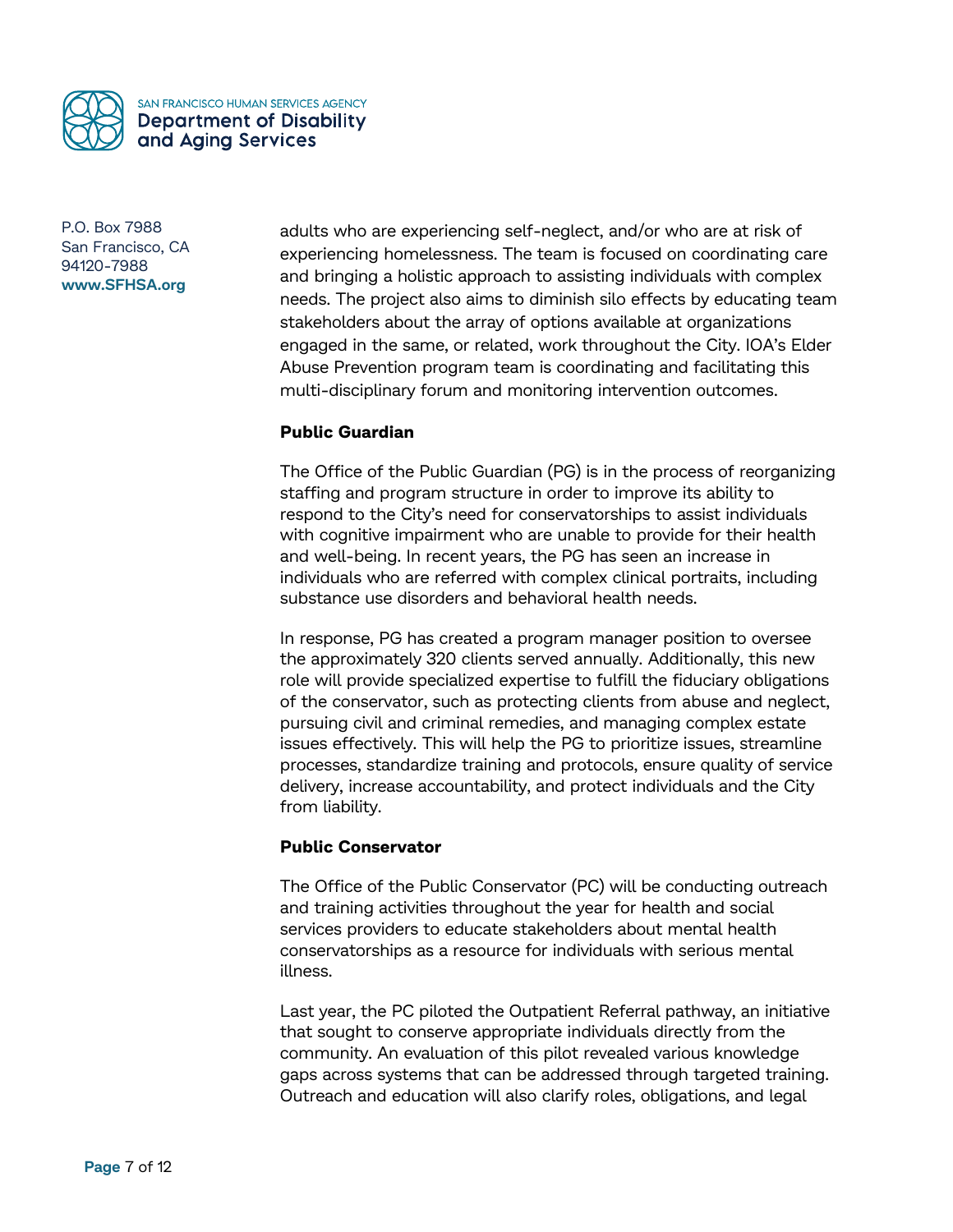

necessities that are associated with legally establishing clients as gravely disabled. These activities will ideally lead to improved conservatorship referrals from providers, and better outcomes in court that will directly benefit vulnerable adults.

# **Community Services Division**

#### **Benefits and Resource Hub**

The DAS Benefits and Resource Hub (BRH) has resumed in-person service transactions for all consumers seeking assistance through DAS and the County Veterans Services Office (CVSO).

The CVSO continues to promote and use Microsoft Bookings so consumers can schedule Zoom meetings with a Veterans Services Representative (VSR) online. With the use of this technology, the CVSO team has been able to increase the number of veterans and veteran's dependents they can assist daily. In addition, the CVSO team has expanded in-person services to the San Francisco Veterans Administration Medical Center (at Fort Miley). The CVSO has designated VSR staff at this location 1-2 days per week. In addition, CVSO staff have collaborated with volunteers (One Vet One Voice) to work at here on days when no VSR is available.

In August 2021, BRH leadership engaged with the City's Office of Civic Innovations and was selected for the Civic Bridge Innovation project. BRH staff identified a need to develop a more coordinated strategy to conduct outreach and engage community members in a more intentional fashion. The pandemic has amplified the importance of community engagement and provided new opportunities for this type of focused outreach. Through the Civic Bridge Project, DAS has been partnered with ZS Associates to develop a strategic outreach plan and messaging framework. This 16-week project will result in toolkits aimed at increasing awareness of the wide array of DAS services available throughout the community; in particular, outreach will be targeted to communities of color in San Francisco. Also, DAS is researching procurement options to develop an Online Resource Directory that will serve as a singular and easy-to-use digital tool to both find and utilize local resources.

The DAS Intake unit continues to serve as a critical link in ensuring older adults, and adults with disabilities, are able to safely shelter in place and receive healthy meals and requisite support during the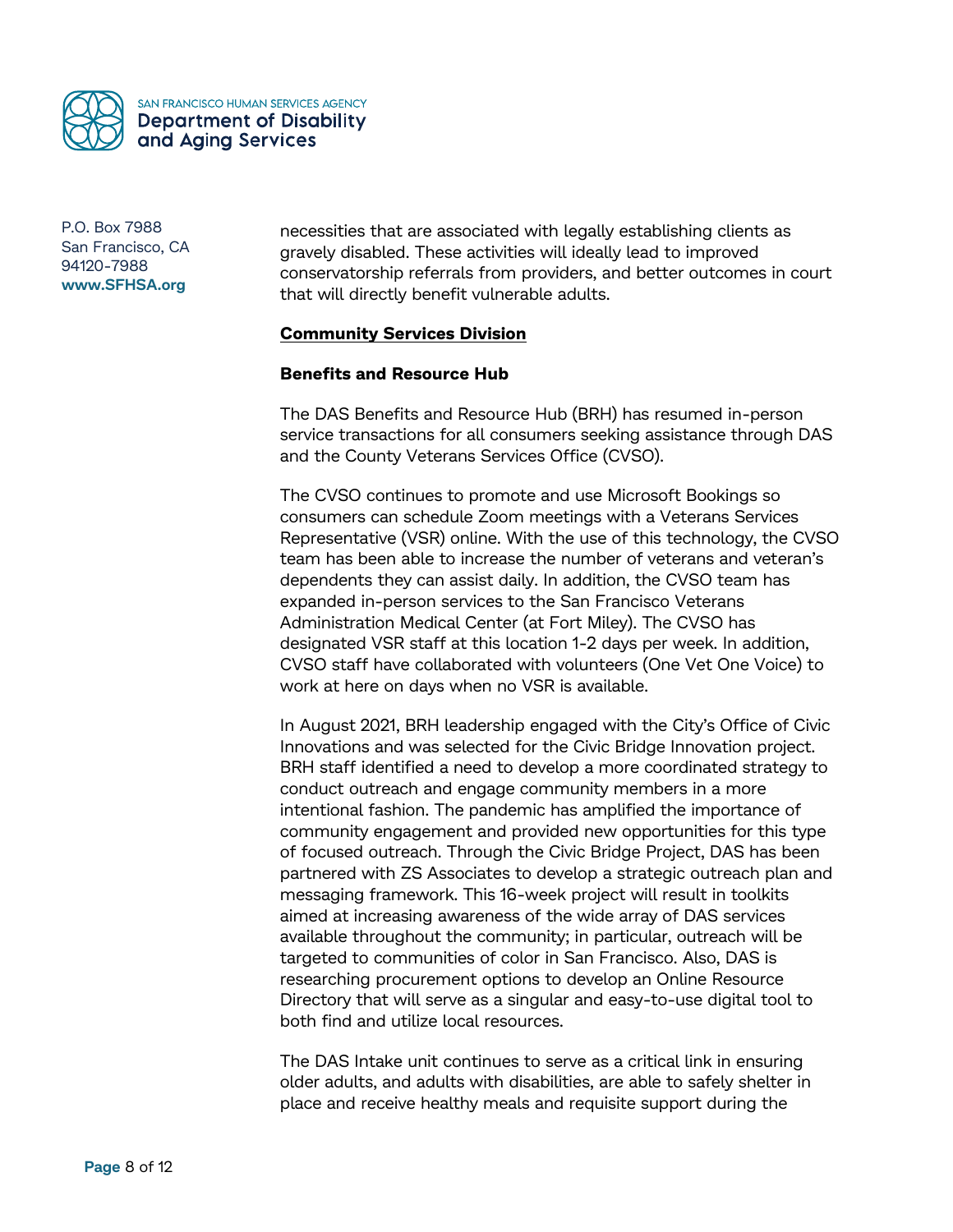

pandemic. The conclusion of the Great Plates Delivered program in July 2021 brought extraordinary call volume to the Intake unit who supported the transition of hundreds of consumers to DAS homedelivered meal programs and other nutrition resources.

# **Office of Community Partnerships**

#### *Covid-19 Impacts*

With the ongoing Covid-19 pandemic and uncertainty about emerging variants, return to pre-pandemic levels of in-person services has been a cautious and deliberate process. Community Centers and DASfunded, community-based services are open and serving clients, but in-person services are mostly in one-to-one or limited-group settings. Optional, in-person congregate meal dining services have restarted in a few locations, with reduced in-person seating available; to-go meals remain the primary way clients are accessing congregate meal services. Demand for nutrition and food support remains above pre-pandemic levels, and efforts are underway to build capacity to continue to meet need. Home-Delivered Meals are currently providing 15% more meals per year than before the pandemic's onset. Congregate Meals have seen a sustained 45% increase in demand, with Grocery programs having a sustained 20% increase in demand. Costs of food and food production have also increased due to changes in service delivery and general rises in costs (e.g., to-go containers, use of on-site freezers, etc.).

Phone and online access remain popular and growing channels for community members to connect with services. For example, clients can have an online meeting with an attorney to get assistance with a legal issue or participate in a Zoom group-exercise class. Despite increasing reliance on digital resources, many are not technologically prepared for this change in service delivery. SF Connected, and related DAS-funded digital divide programs continue to work to bridge this gap and increase online access through training, technical support, and provision of devices. In FY 20-21 over 1,000 people benefitted from SF Connected digital literacy services through over 7,000 training and support hours, and more than 400 devices were distributed directly to program participants. These service levels are projected to be met again, or exceeded, in the current year.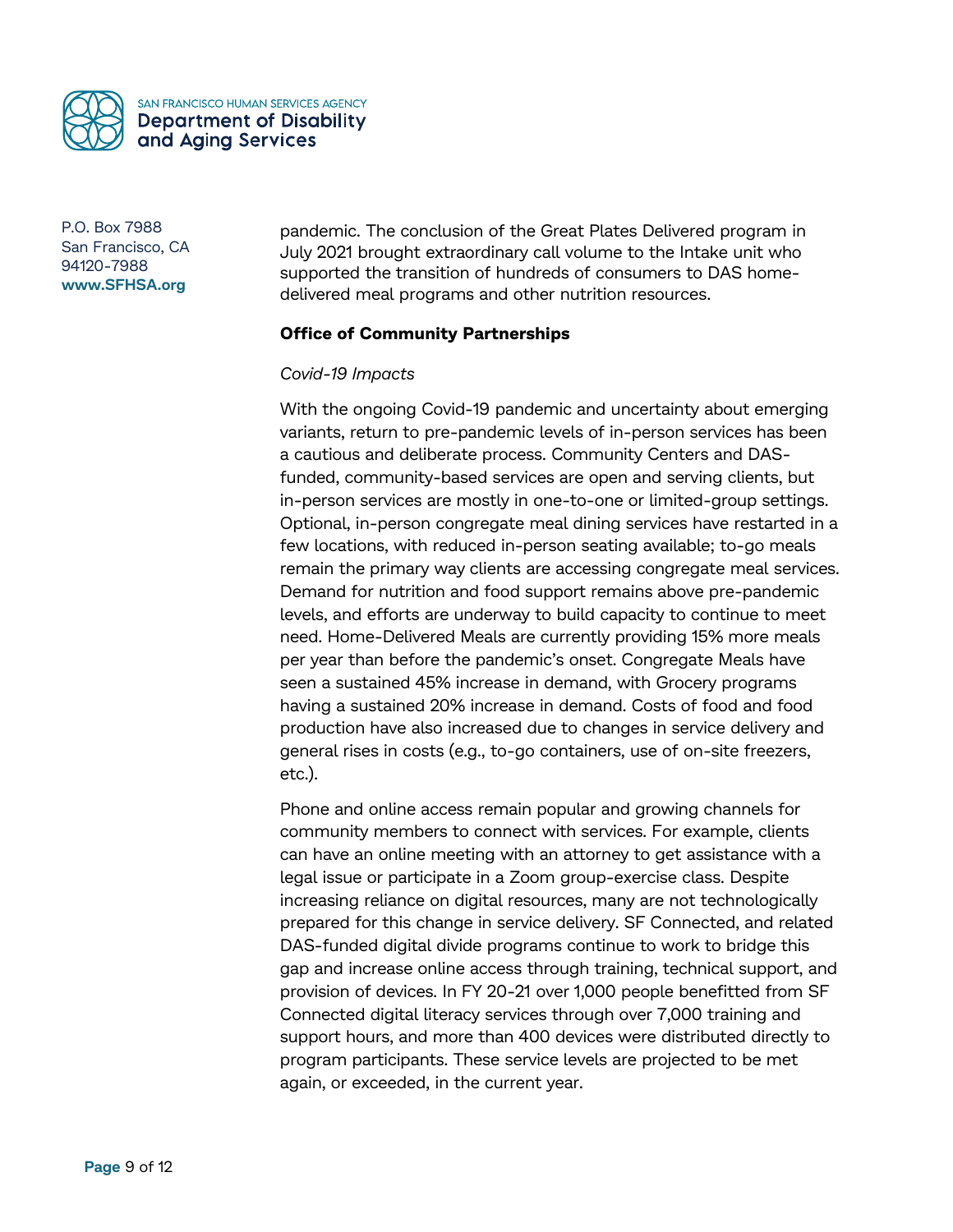

# *State and Federal Support*

California's "Master Plan for Aging," released in January 2021, reflects the State's prioritization of planning and supportive services for adults. Initial investments from the State in this process have brought new programs and funding to DAS. The State augmented funding for nutrition services in FY 20-21 in response to increased demand. DAS has also received increased Covid-relief funding from the Federal government for Older Americans Act programs. This includes a tentative allocation of \$3.36 M from the American Rescue Plan Act (ARPA), with specific details imminent.

# *Nutrition Programming*

For the four-year Dignity Fund Service and Allocation Plan cycle, FY 21-22 focuses on the start of new contracts in the Nutrition and Wellness and Self-Care and Safety program areas. Funding priorities in the Nutrition area include: meeting existing need, adding resources in underserved areas, and outreach to older and disabled San Franciscans not currently accessing services. Specifically, DAS aims to reduce the waitlist for Home-Delivered Meals through an expansion in capacity for Asian and Japanese cuisine meals, which represent a majority of currently waitlisted clients. Home-Delivered Meal providers have also added capacity in the current year to accommodate the roughly 700 clients who transitioned off the Great Plates Delivered restaurant meals program, a State-Federal pandemic relief effort which concluded in July. There is new, ongoing funding for a meal site in the OMI neighborhoods (Ocean View, Merced Heights, Ingleside and Ingleside Terrace) launched in Spring 2021. New congregate meal sites identified in Districts 4 and 11 are also funded starting this year and are working toward opening. Capacity for home delivered groceries in District 11 has been increased via partnership with a new provider in that area. Finally, new program initiatives still in process for FY 21-22 include an additional restaurant-based meal program site (the CHAMPSS program), collaboration with a faith-based network to provide to support underserved populations, and additional resources directed for culturally-appropriate grocery supplements to existing nutrition programs.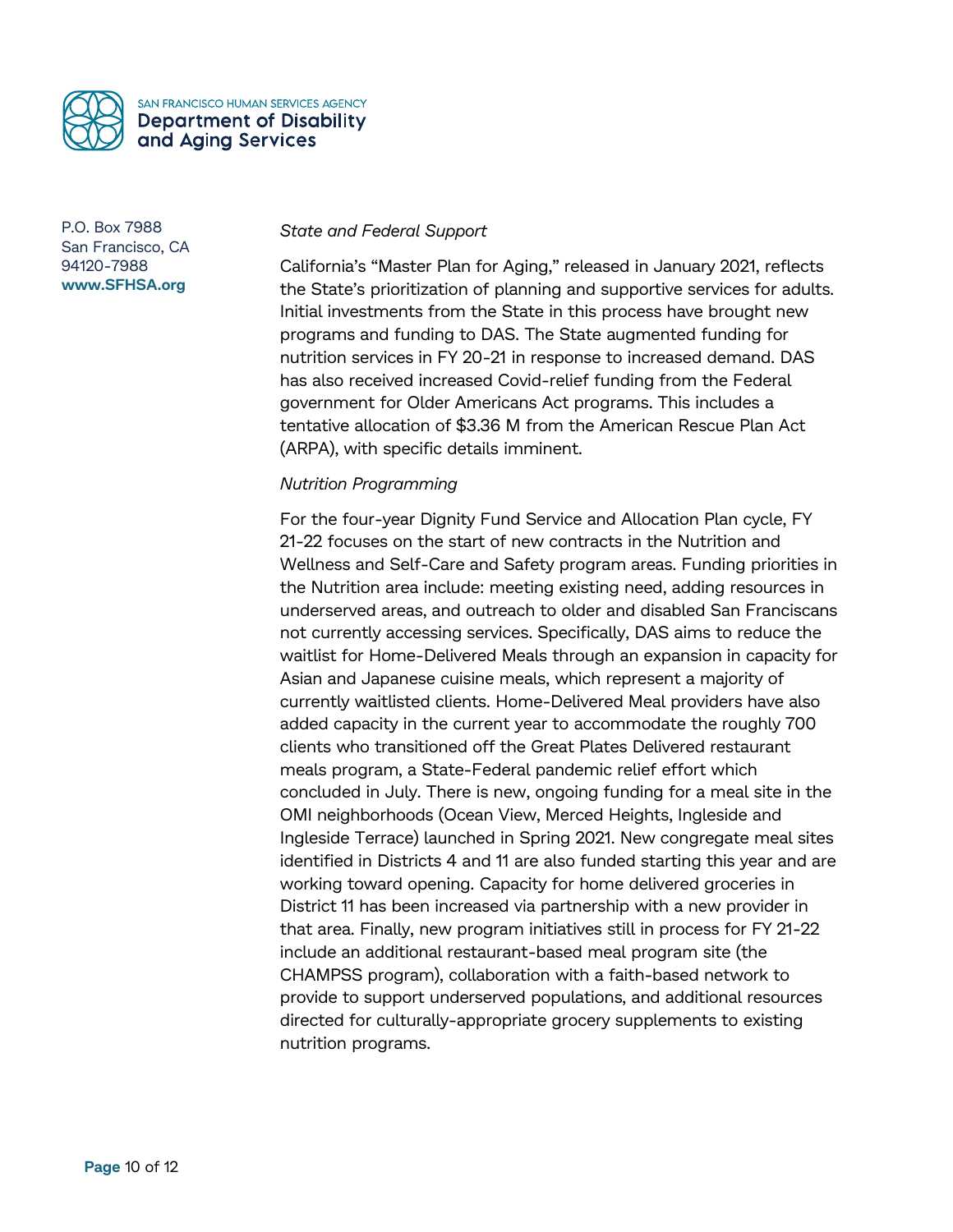

# *Dignity Fund Community Needs Assessment*

Pursuant to legislation establishing the Dignity Fund back in 2016, DAS must conduct a Community Needs Assessment (CNA) every four years. The first Dignity Fund CNA took place in FY 17-18. DAS is currently in the midst of the second CNA, which will in turn guide funding recommendations and priorities for the following four-year cycle. This year's process began in September 2021 and will run through spring of 2022. The CNA includes community engagement in the form of: virtual and in-person community forums, targeted focus groups, consumer surveys, phone surveys, provider surveys, and key informant interviews. Population demographic and historical service level data is also collected and analyzed. Evaluation of the qualitative and quantitative information gathered through this process will result in a report to be released in May 2022.

# *BIPOC Listening Sessions*

From January through August 2021, the OCP team helped support a DAS-wide effort to host a series of listening sessions with the City's communities of color. Engaging with community members and providers in order to foster communication and best understand community need has always been a priority for DAS; however the "BIPOC Listening Sessions" initiative in 2021 was a focused, planned, and defined process gathering feedback across 26 focus groups and 41 individual interviews. DAS staff talked with nearly 170 people across five different communities of color to hear about the challenges and needs in their lives. Information gathered from this experience was recorded and synthesized into a report which includes findings and recommendations. The report is being finalized now with plans for early-2022 release.

# *Disability Community Cultural Center*

A site for San Francisco's Disability Community Cultural Center (DCCC) has been identified: the DCCC will be co-located with The Kelsey, an ambitious new housing project focusing on universal design and reserving 25 percent of its 112 units for people with disabilities. The Kelsey and DCCC will be situated at the corner of Van Ness Avenue and Grove Street in the City's Civic Center neighborhood, with construction starting in 2022. Office of Community Partnerships' staff